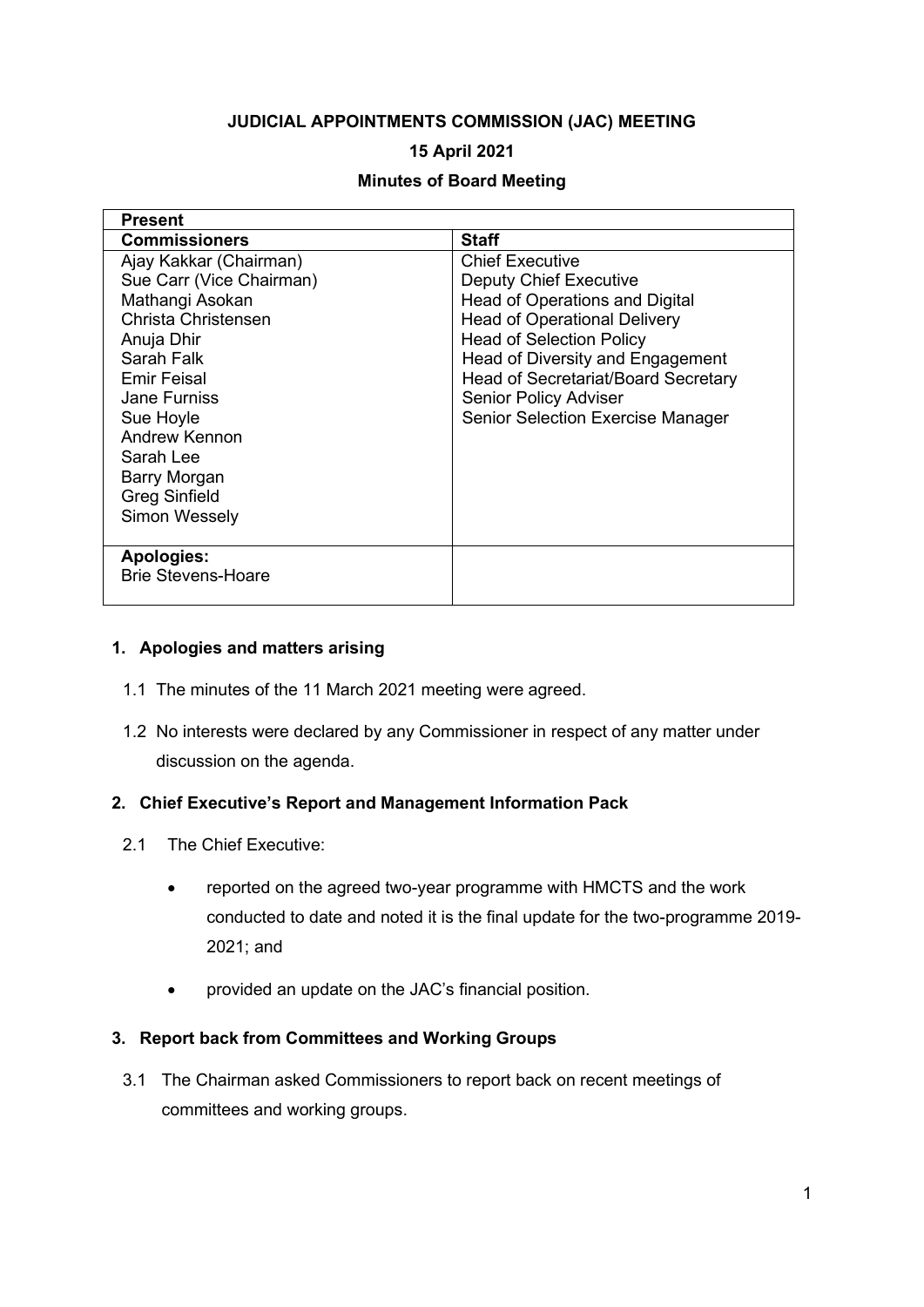### **Welsh Matters Committee**

- 3.2 Barry Morgan (BM) provided an update to the Board on the Welsh Matters Committee (WMC) meeting which took place on 15 April.
- 3.3 The WMC were updated on the Welsh Government's plan to amend the Mandatory Retirement Age for the Devolved Tribunals in line with the Ministry of Justice's recommendation of 75.
- 3.4 The WMC also discussed the scope of their review of the assessment of Welsh language and understanding of the administration of justice in Wales, with recommendations to follow in due course.

## **4. Chairman's Report**

- 4.1 The Chairman noted the reappointment of Brie, Sarah Lee and Anuja and expressed his gratitude to them for their work over the last three years and their renewed commitment for the next three years.
- 4.2 The Chairman briefed the Board on his recent meetings with the Chair of the Bar Council and Chair of the Legal Services Board.
- 4.3 Greg Sinfield briefed the Board on his meeting with the Senior President of Tribunals.
- 4.4 Mathangi Asokan reported that she took part in the University of Wolverhampton Law Fair for graduating law students.
- 4.5 Sue Carr reported that she took part in an outreach event hosted by the Commercial Bar Association.

## **5. Circuit Judge 2021 – selection process**

- 5.1 The Senior Selection Exercise Manager presented the high-level process for the next Circuit Judge exercise due to launch in May 2021.
- 5.2 Following discussion, the Commission approved the proposed high-level process.

## **6. Remote Assessment Working Group Evaluation**

- 6.1 The Head of Selection Policy and Senior Policy Adviser presented the evaluation and further consideration of the JAC's remote approach to assessment.
- 6.2 The Commission noted the findings of the evaluation, validated by Work Psychology Group, that concludes that pivoting from a face to face approach to a remote approach to assessment has been successfully achieved by the JAC.